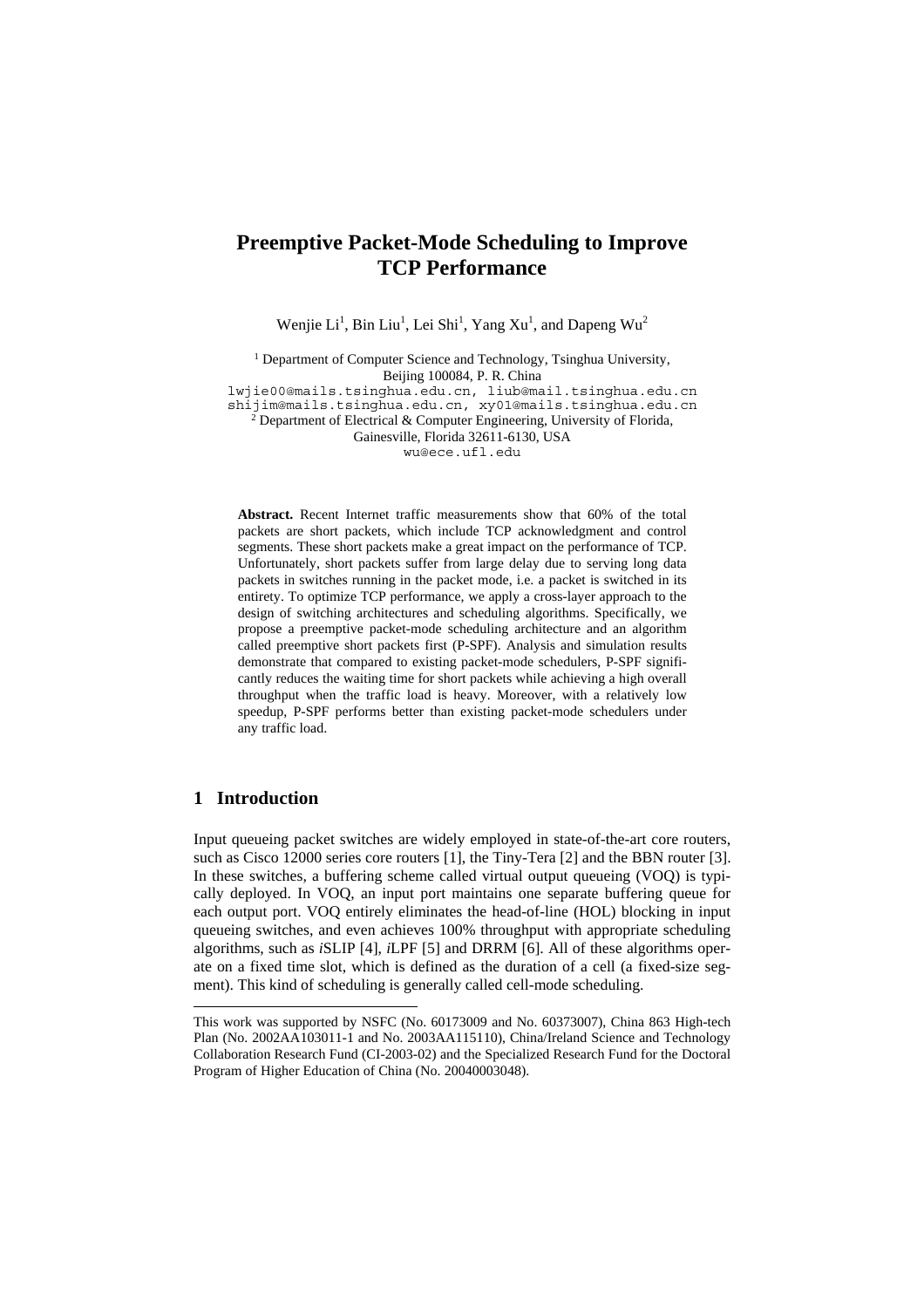In cell-mode scheduling, IP packets are segmented into cells at an input port, then these cells are switched independently from input ports to their destination output ports, and finally IP packets are reassembled at each output port. Since cells from different input ports may be interleaved with cells of other packets when switching, virtual input queueing (VIQ) is deployed to reassemble IP packets. VIQ requires lots of logical buffers when the switch has many ports and multiple priority queues. In recent years, researchers have proposed another architecture called packet-mode scheduling. In packet-mode scheduling, scheduling algorithms consider all the cells of a packet as one scheduling unit and grants an input port continuously until the last cell of a packet. Meanwhile, a granted input port sends cells of the same packet in the acknowledged VOQ. Packet-mode scheduling simplifies the switching architecture, removes the reassembly buffer, and reduces the delay for reassembling packets at an output port. Furthermore, packet-mode scheduling does not bring about performance penalty from the perspective of user's QoS [7][8].

Although packet-mode scheduling may be more attractive due to the fact that variable-size packets are processed in routers, we find that packet-mode scheduling results in large delay for short packets because of the continuous transferring of other long data packets. This is not a simple fairness problem among packets of variable sizes, because short and long packets carry different types of traffic. We analyze a real Internet trace called Auckland-II from National Laboratory for Applied Network Research (NLANR) [9], and obtain that the fraction of Transmission Control Protocol (TCP), User Datagram Protocol (UDP) and other protocol packets are about 86.5%, 12.8% and 0.7%, respectively. This obviously demonstrates that TCP is the dominant transport protocol in Internet, and it is invaluable to study how to optimize TCP protocol. In Auckland-II the fraction of packets not more than 64 bytes is about 60% of overall packets. Of those short packets, TCP data packets are only about 3.9% and others are TCP ACKs and TCP control segments, such as SYN, FIN and RST. TCP ACKs can be piggybacked in TCP data packets, but in practice piggybacking seldom occurs because most applications do not send data in both the forward and reverse directions simultaneously [10][11]. Blocking short packets will cause lots of TCP retransmissions due to the timeout of TCP ACKs, and thus wastes the network bandwidth by resending the same data packet twice or more. Moreover, the round-trip time (RTT) of TCP flows has a significant variability [12]. TCP performance can be improved by greatly reducing the congestion delay for short packets, while not or slightly increasing the delay for long data packets.

Differentiated Services (DS) model [13] deals with different priority flows, rather than packets within the same TCP flow. Some DS-based works [14][15] have addressed the problem of blocking TCP ACK segments, and the preferential scheduling of variable-size TCP flows has been also proposed [16]. Different from these works, we do the research from the perspective of switching architectures and scheduling algorithms in core routers, and our main objective is to reduce the delay for short packets. One approach is to retain the architecture of general packet-mode scheduling, but grant short packets first when both short and long packets at the heads of VOQs compete for the same output port. However, through simulations we obtain that this approach cannot significantly improve the performance of short packets. This is because short packets are mainly blocked by long packets that are ahead of them in the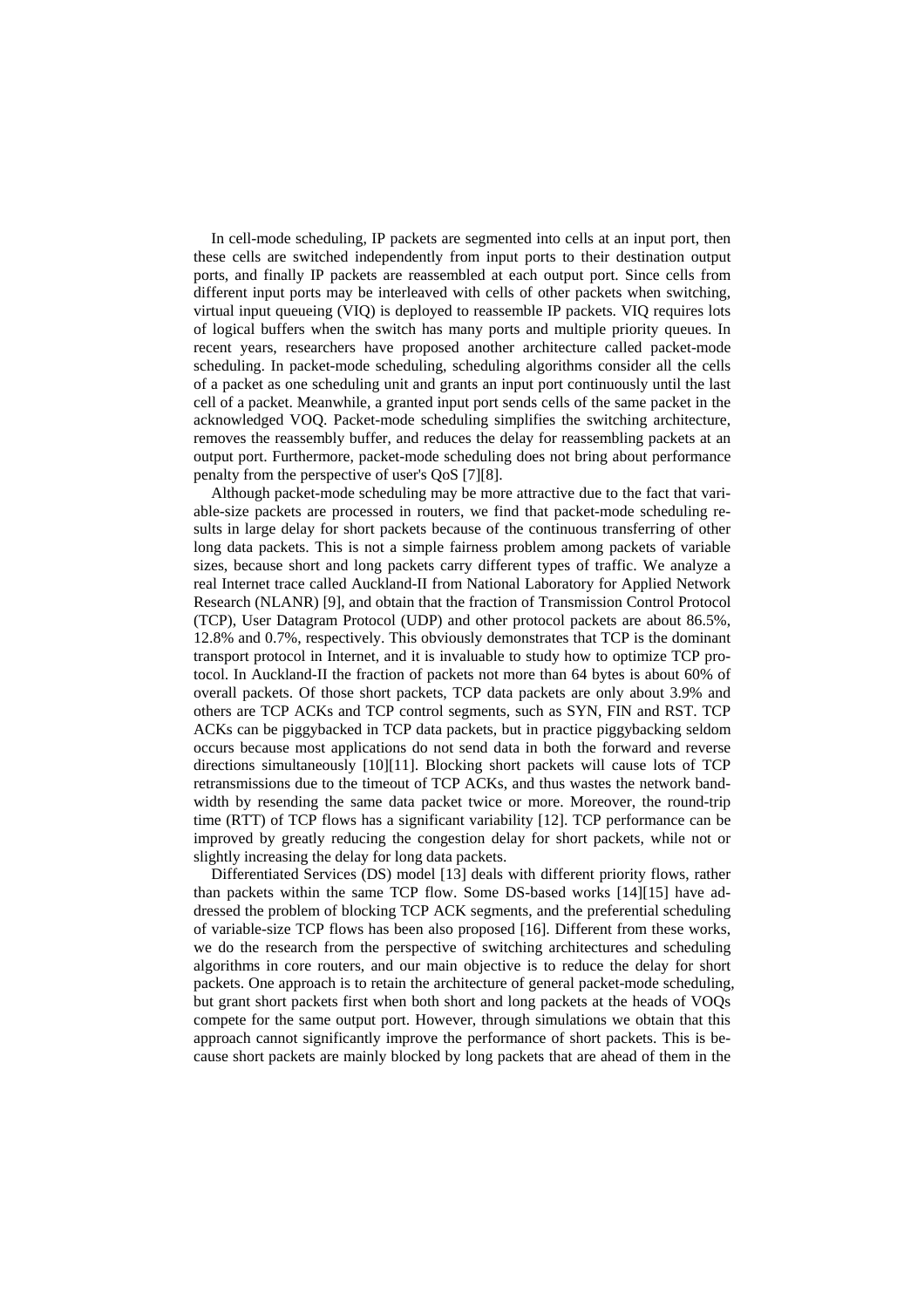same VOQ, rather than by cells at the heads of other VOQs. Then we turn to consider another approach called Short Packets First (SPF) [17]. SPF buffers short and long packets into separate VOQs, and then always schedules short packets first without preempting the transferring of long packets. SPF can achieve 100% throughput and substantially reduce the average packet waiting time for short packets as well as overall packets.

In this paper, to lower the buffering complexity of SPF and improve the performance of SPF further, we propose a new scheduling algorithm called preemptive short packets first (P-SPF). In P-SPF, at an input port all short packets (regardless of destination output ports) are buffered in one separate FIFO queue, but they can preempt the transferring of long packets. P-SPF eliminates the VOQs for short packets in [17] and reduces its buffering complexity. Furthermore, P-SPF achieves even lower delay for short packets than SPF, and this greatly benefits TCP flows because TCP ACK segments and control segments are treated as short packets (see Section 2 for details). P-SPF achieves an overall throughput of 94% with respect to a real traffic model. With a moderate speedup, P-SPF performs better than other packet-mode scheduling algorithms under any traffic load.

The rest of this paper is organized as follows. Section 2 describes the preemptive packet-mode scheduling architecture and studies the criteria of classifying short and long packets to avoid the out-of-sequence problem for TCP data packets. Section 3 illustrates the iterative scheduling process of P-SPF. Section 4 analyzes the performance of P-SPF using standard queueing theory. Section 5 presents simulation results under a model based on the real measurement in Internet. Finally, the concluding remarks are given in Section 6.

# **2 Logical Architecture for P-SPF**

In this section we describe the preemptive packet-mode scheduling architecture, and study the criteria of classifying short and long packets to avoid the out-of-sequence problem within a TCP data flow.

## **2.1 Preemptive Packet-Mode Scheduling Architecture**

Fig. 1 shows the logical architecture of preemptive packet-mode scheduling, where *N* is the port number. When an IP packet arrives at an input port, it will be segmented into one or more cells by the segmentation module. The buffer manager module is responsible for buffering cells into *IFIFO\_S* for short packets or *VOQ\_k* for long packets, where *k* is the packet's destination port number. The input scheduler module monitors the status of *IFIFO\_S* for short packets and all the VOQs for long packets, sends connection requests for both short and long packets to the switch scheduler, and then transfers the head cell in *IFIFO\_S* or *VOQ\_k* when it receives an acknowledgment for short packets or one for long packets. The switch scheduler module executes the preemptive packet-mode scheduling algorithm, and then reconfigures the crossbar switch fabric in the corresponding time slot.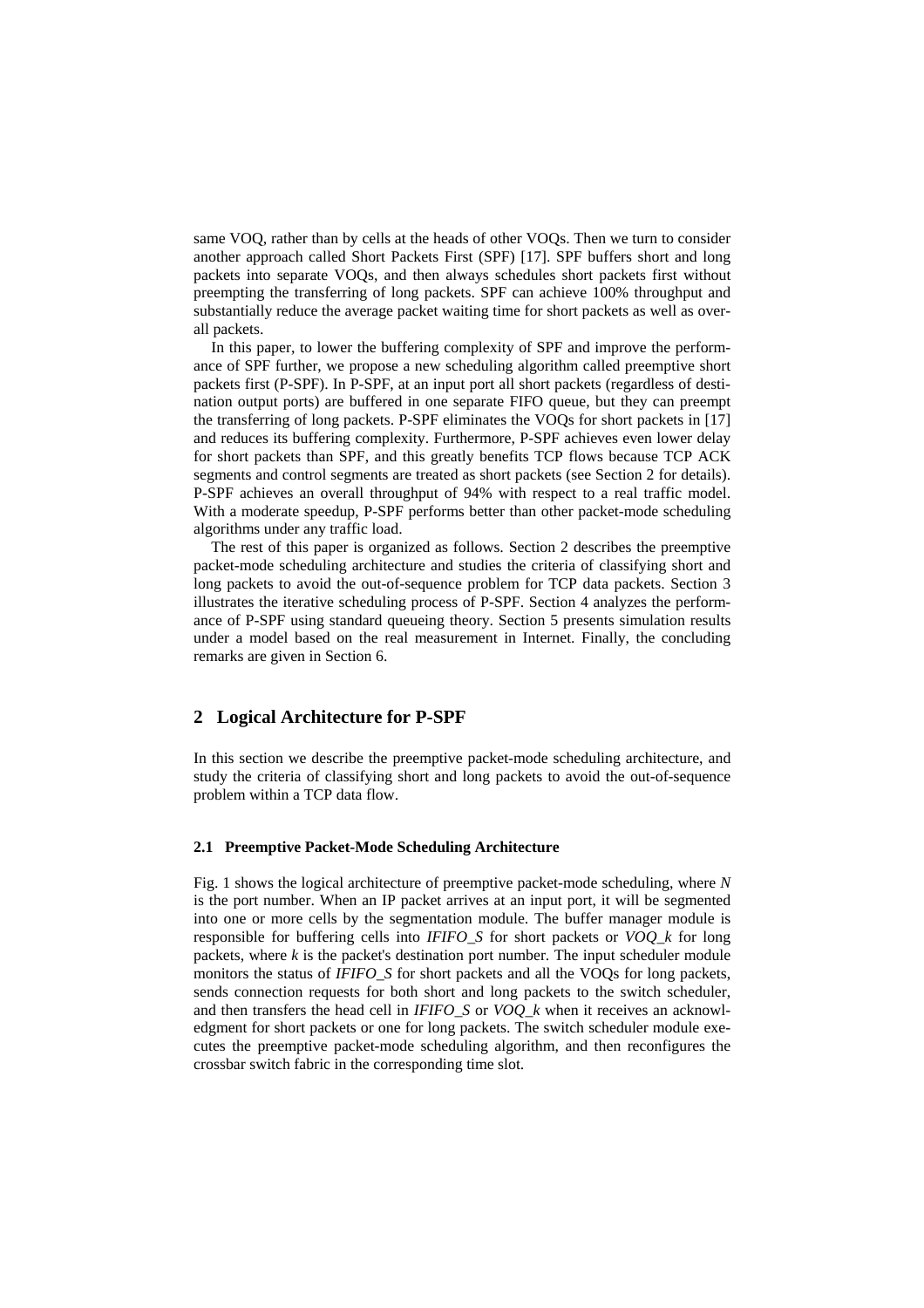

**Fig. 1.** Preemptive packet-mode scheduling architecture

At an output port, the output classifier module dispenses cells of short and long packets into *OFIFO\_S* and *OFIFO\_L*, respectively. Once a short packet or all the cells of a long packet have been transferred to an output port, the output scheduler module will send short and long packets to the external link. The output scheduler does not preempt the transferring of any packets to the link, but sends short packets first when the link is available.

#### **2.2 The Criteria of Classifying Short and Long Packets**

In many studies, the cell size of 64 bytes is adopted as a compromise between the utilization of switching bandwidth and the convenience of switching and scheduling. In this paper we also choose 64 bytes as the switching cell size<sup>1</sup>.

For TCP data flows with mixed short and long packets, preempting the transferring of long packets may occasionally cause out-of-sequence of data packets within a TCP flow. Although this phenomenon is allowed [18] and does exist in Internet owing to local parallelism in routers and links [19], we still develop the criteria of classifying short and long packets, which can guarantee the sequence of TCP data packets.

*Criteria***:** a packet is classified as a short packet if and only if the two conditions are both satisfied: 1) the packet size is not more than 64 bytes; and 2) it is a UDP packet or a TCP non-data packet (i.e. a TCP packet but not containing any data). Otherwise, a packet is classified as a long packet.

The criteria can be easily implemented in a network processor when performing the layer-4 flow classification. The IP header length, IP total length and protocol can be extracted from the IP header. If the protocol field indicates that the encapsulated payload is a TCP packet, the TCP header length field will be obtained from the TCP header. If IP total length equals IP header length plus TCP header length, we say that this packet is a TCP non-data packet.

l

<sup>&</sup>lt;sup>1</sup> In switches for IPv6 routers, the cell size will be a little larger.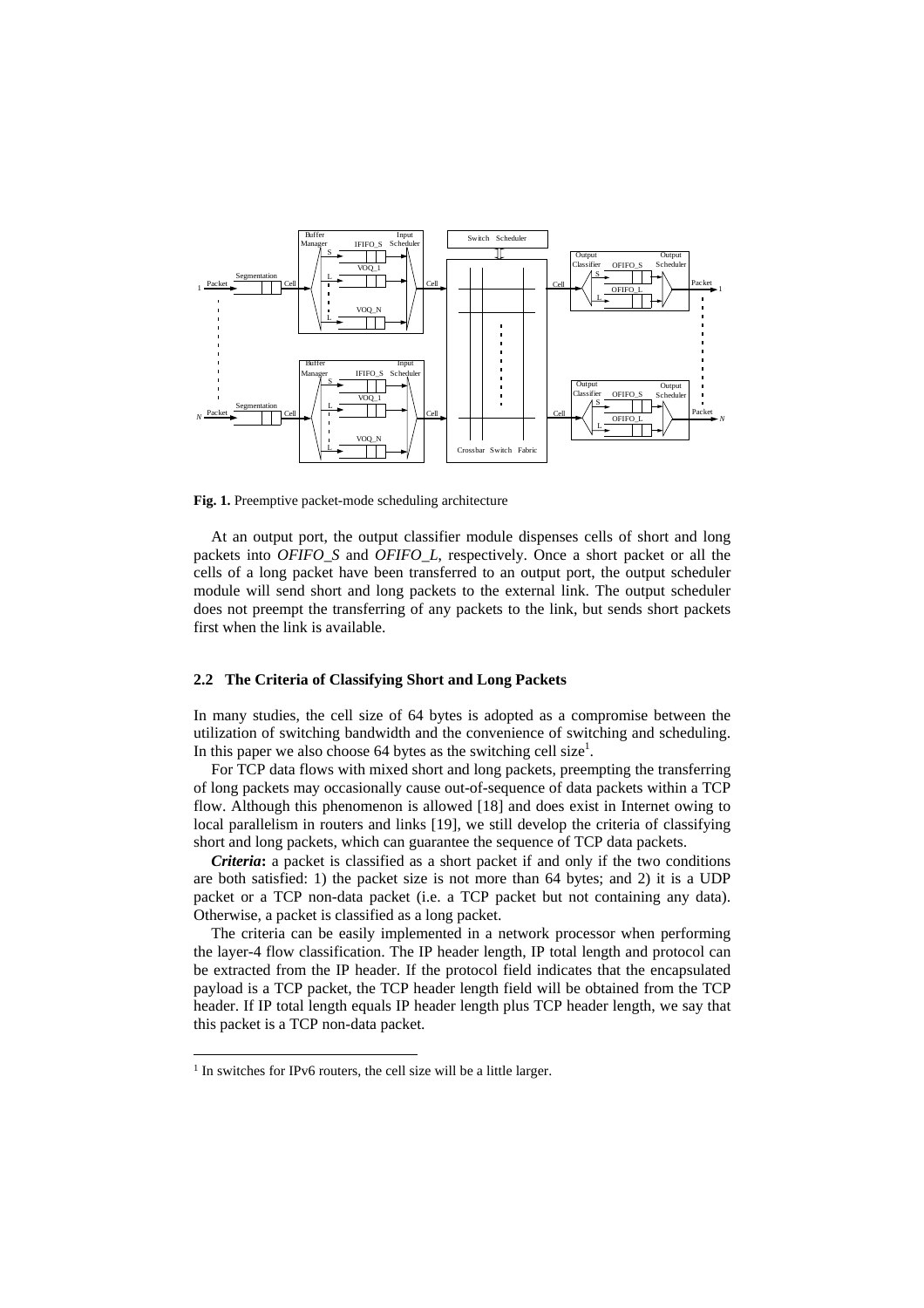# **3 P-SPF Scheduling Algorithm**

P-SPF is an iterative packet-mode scheduling algorithm. The scheduling of P-SPF in each time slot is composed of two parallel processes: scheduling for short packets and scheduling for long packets. Let *N* denote the port number. An input port  $i$  ( $1 \le i \le N$ ) maintains one pointer *IP<sub>L</sub>(i)* for long packets. An output port *j* ( $1 \le j \le N$ ) has two pointers:  $OP_S(j)$  for short packets and  $OP_L(j)$  for long packets. We will present the scheduling for short packets as well as for long packets as follows.

The scheduling for short packets, whose sizes are only one cell, is relatively simple. **Step 1.** *Input Request.*

Each input port, where *IFIFO\_S* is not empty, sends a connection request to its head cell's destination output port.

**Step 2.** *Output Grant.*

Each output port *j* grants a request for short packets using the round-robin schedule with the highest priority pointer  $OP_s(i)$ , and then updates  $OP_s(i)$  to the one next to the granted input port (modulo *N*).

In the scheduling for long packets, input ports and output ports have two states.

1) *Free* state: no cells or the last cell of a packet is transferring;

2) *Busy* state: the port is occupied by the transferring of a packet except its last cell. The scheduling for long packets involves three iterative steps.

**Step 1.** *Input Request.*

Each *free* input port sends connection requests for long packets at the heads of VOQs to their destination output ports.

**Step 2.** *Output Grant.*

If an output port has received requests for short packets while serving a long packet, it will break the current transferring of long packets and grant short packets. If not, a *busy* output port continues to grant its matched input port. If a *free* output port *j* has received multiple requests for long packets, it will grant the one which appears next in a fixed round-robin schedule starting from the highest priority input port with the pointer  $OP<sub>L</sub>(i)$ . If and only if output port *j's* acknowledgment is accepted by an input port in step 3, the pointer  $OP<sub>1</sub>(i)$  is updated to the one beyond the granted input port (modulo *N*).

**Step 3.** *Input Accept.*

If input port *i* receives multiple grants for long packets from output ports, it will accept the one, saying  $k$ , which appears next in the round-robin schedule from  $IP_l(i)$ , and then update  $IP<sub>L</sub>(i)$  to the one next to output port *k* (modulo *N*).

Newly matched *free* input and output ports will update their states to *busy* when the size of granted packet is larger than one cell, and still stay in *free* when the packet has just one cell. *Busy* input and output ports are set to *free* state when they have sent out and received the last cell of a packet, respectively.

Because of the simultaneous scheduling for short and long packets, an input port may accept at most two acknowledgments: one for short packets and the other for long packets. In this scenario, the input port will send the short packet in the current time slot, and then cells of the acknowledged long packet immediately if receiving no acknowledgment for short packets in the following time slots.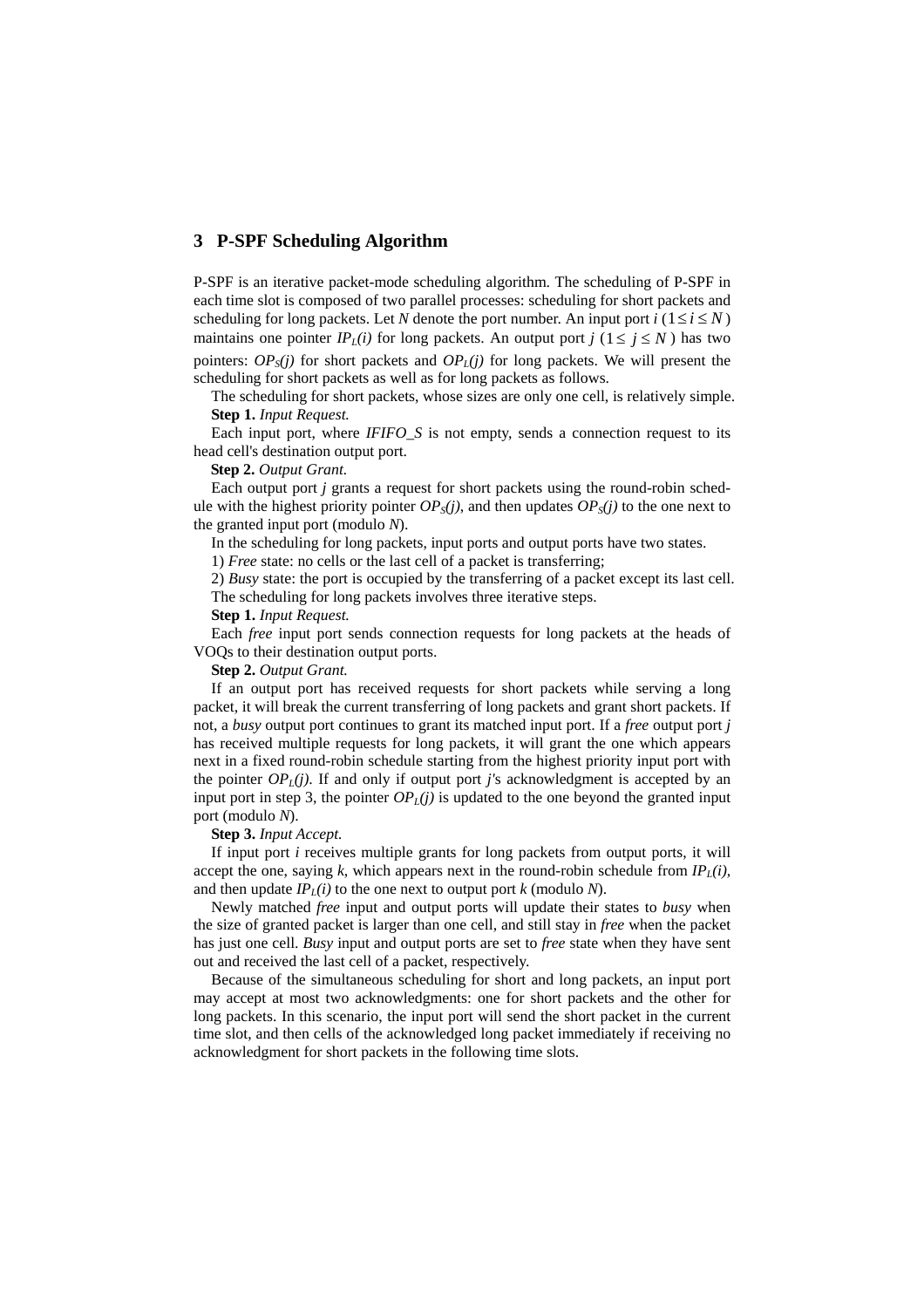# **4 Performance Analysis**

Under admissible traffic, we mainly study the performance closely related to the switch fabric, which includes the delay in waiting queues and that of traversing the switch fabric.

*Packet delay*: the time interval between the departure time at an output port and the arrival time at an input port for the same packet.

*Packet service time*: the time a packet occupies the switch fabric.

*Packet waiting time*: the duration when a packet stays at an input port.

We focus on an output port, take this output port as a queueing server, and define the following symbols.

1)  $\lambda_{\rm s}$ ,  $\lambda_{\rm l}$  and  $\lambda$  : the packet arrival rate of short, long and overall packets.

2)  $\rho_s$ ,  $\rho_i$  and  $\rho$  : the offered load of short, long and overall packets.

3)  $E(S_s)$ ,  $E(S_t)$  and  $E(S)$ : the average packet service time for short, long and overall packets.

4) $C_v$ : the coefficient of variation of the packet service time.

5)  $E(W_s)$ ,  $E(W_t)$  and  $E(W_n)$ : the average packet waiting time for short, long and overall packets in P-SPF. In general packet-mode scheduling, the average packet waiting time for overall packets is denoted by  $E(W_G)$ .

6) *G* : preemptive gain, which is defined as the ratio of the average packet waiting time for overall packets in general packet-mode scheduling and that in P-SPF.

# **4.1 Packet Waiting Time Estimation of P-SPF**

By queueing theory, we can give an intuitive and quantitative estimation on the average packet waiting time. In input queueing switches, there are two types of conflicts: one at each output port, and the other at each input port. When an output port receives multiple requests from different input ports, only one request can be granted. Similarly, when an input port receives multiple grants from different output ports, only one grant can be accepted. To estimate the average packet delay with a queueing model, we neglect the conflicts occurring at each input port. This means that in the following theoretical analysis we assume that an input port can accept multiple grants and can send more than one cell in one time slot. As in [7], the analysis results are reasonably accurate for low to medium load.

The service model of short packets is identical to the input queueing model in [20]. From its simulations we deduce that when the offered load is low it is accurate to use an output queueing model to characterize the average delay in the input queueing model. Let  $\overline{W}$  denote the average waiting time of cells in the output queueing model, and from [20] we have

$$
\overline{W} = \frac{N-1}{N} \times \frac{p}{2(1-p)},
$$
\n(1)

where *p* is the probability that a cell arrives at a particular input port.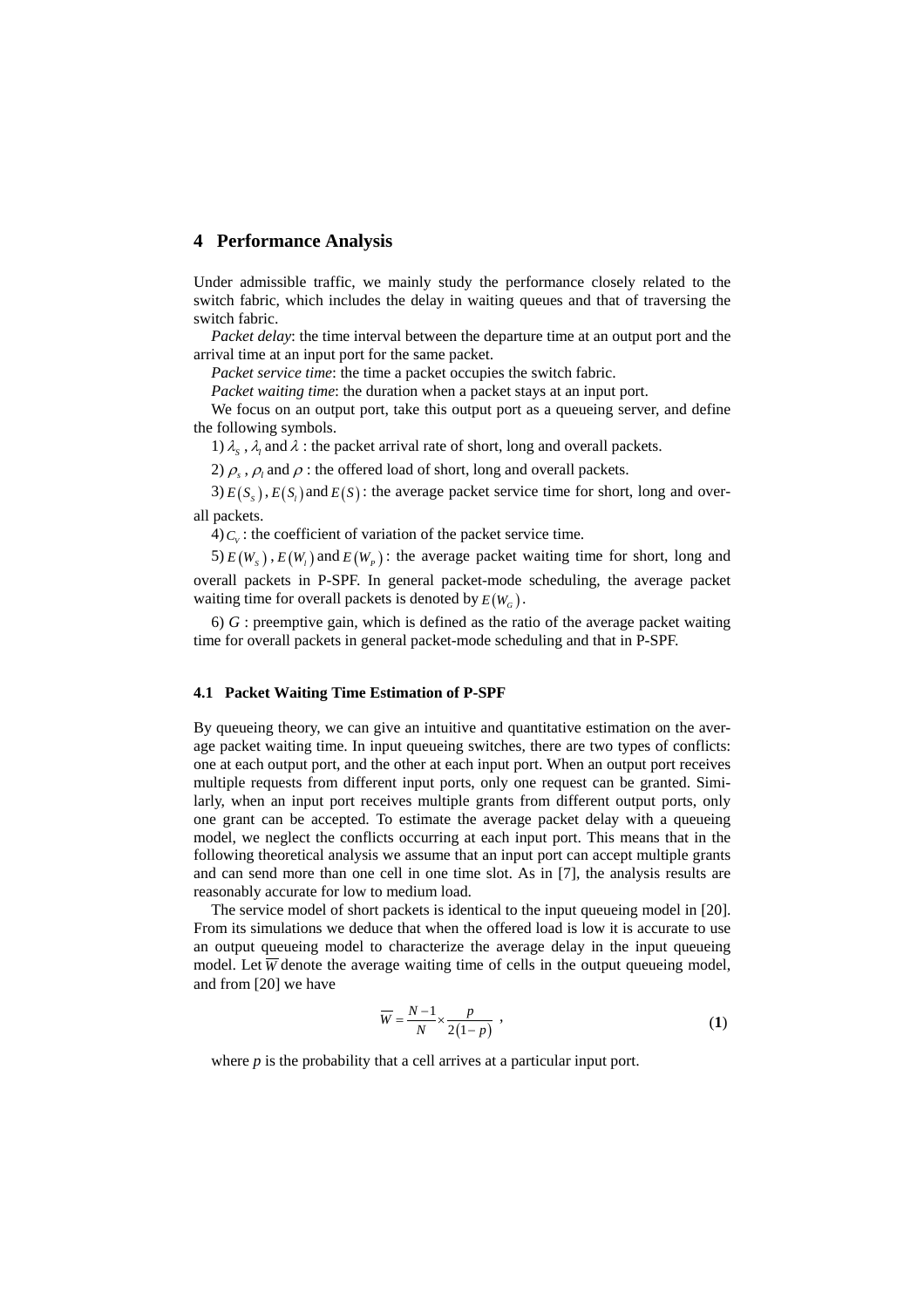In fact, the offered load of short packets in Internet is generally less than 0.1 (See the simulation model in Section 5 for details), so using (1) we get

$$
E(W_s) = \frac{N-1}{N} \times \frac{\lambda_s}{2(1-\rho_s)} \tag{2}
$$

When 
$$
N \to \infty
$$
,  $E(W_s) = \frac{\lambda_s}{2(1-\rho_s)}$ . (3)

In P-SPF, short packets can preempt the transferring of long packets, and we use the preemptive priority queueing model [21] to estimate the approximate delay for long packets. We have

$$
E(W_i) = \frac{1}{1-\rho_s} \times \left[ E(S_i) + \frac{\lambda_s E(S_s^2) + \lambda_t E(S_i^2)}{2(1-\rho)} \right] - E(S_i) \tag{4}
$$

$$
E(W_P) = \frac{\lambda_s}{\lambda} E(W_s) + \frac{\lambda_t}{\lambda} E(W_l) = \frac{1}{\lambda (1 - \rho_s)} \left[ \frac{1}{2} \lambda_s^2 + \rho_s \rho_l + \lambda_l \frac{\lambda E(S^2)}{2(1 - \rho)} \right] \tag{5}
$$

In general packet-mode scheduling, packets are served without being interleaved with cells of other packets. Consequently, general packet-mode scheduling algorithm corresponds to the M/G/1 FCFS queueing model [7][22], so we can get

$$
E(W_G) = \frac{(1 + C_v^2)\rho E(S)}{2(1 - \rho)}.
$$
 (6)

Combining (5) with (6), we get the preemptive gain

$$
G = \frac{E(W_G)}{E(W_P)} = \frac{(1+C_v^2)(1-\rho_s)\rho^2}{(1-\rho)\lambda_s^2 + 2(1-\rho)\rho_s\rho_t + \lambda_t\lambda E(S^2)}.
$$
 (7)

#### **4.2 The Maximum Overall Throughput of P-SPF**

The preemption of short packets will break the matched connections between input and output ports for long packets. Fig. 2 shows such an example. In the current time slot, two matches for long packets are established. Then a short packet destined to  $O<sub>A</sub>$ arrives at  $I_A$ , the new matching for this short packet will break the two previous matches and make output port  $O_B$  temporarily hanged up in the next time slot. As a result, the bandwidth of  $O_B$  is wasted and the overall throughput is degraded.



Fig. 2. An example of a broken match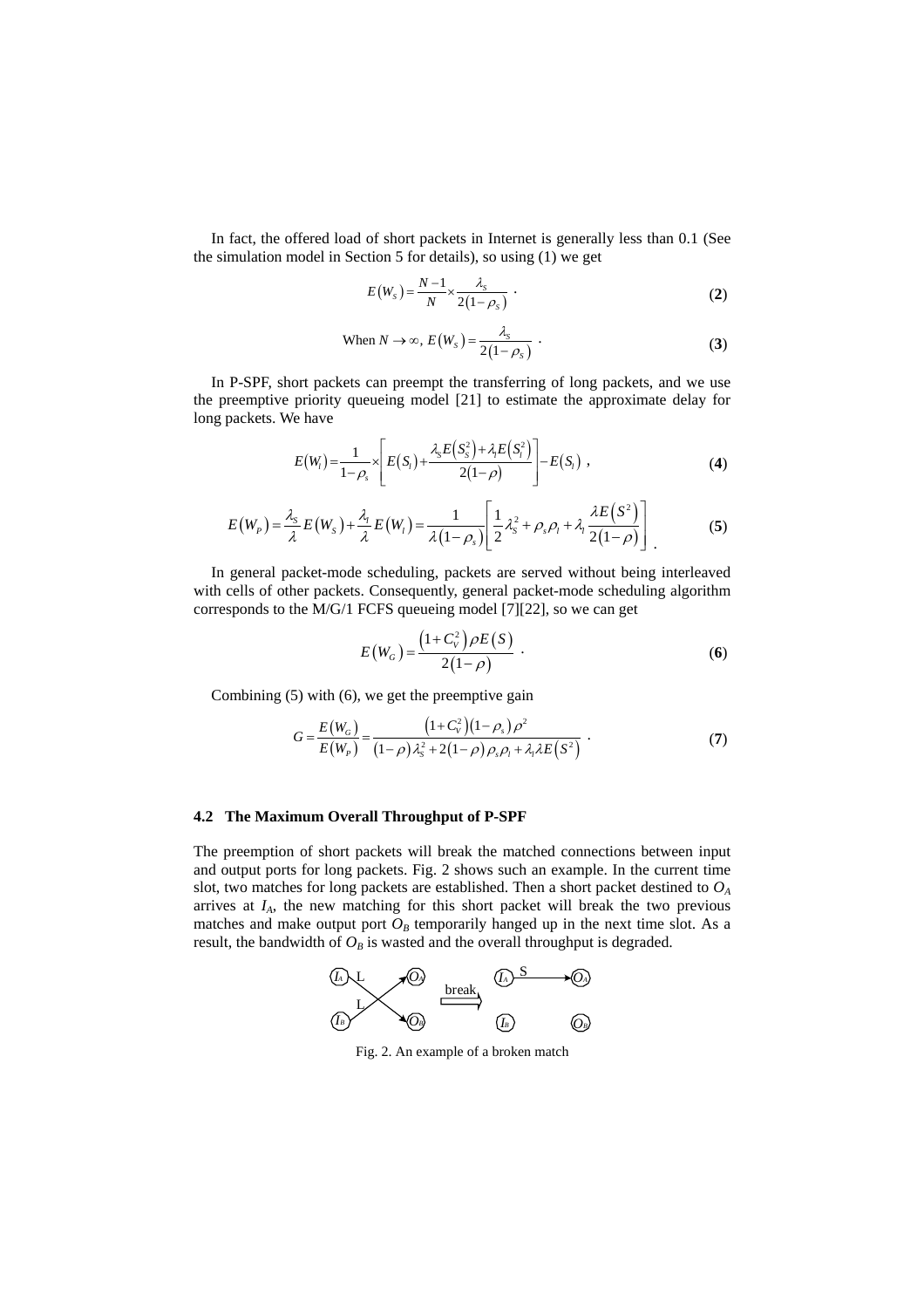We focus on the output port  $O_B$  and define two probability events.

1)  $A_s(O_B)$ : a short packet with the destination port  $O_B$  arrives at an input port. 2)  $A_s(I_A)$ : a short packet arrives at input port  $I_A$ .

When a long packet is transferring to  $O_B$ , it will be blocked if both  $A_s(I_A)$  and *not*  $A_s(O_B)$  occur. Therefore, the probability that  $O_B$  is blocked can be represented as

$$
P_r\left(A_s\left(I_A\right)\cap\overline{A_s\left(O_B\right)}\right)=P_r\left(\overline{A_s\left(O_B\right)}\,\big|A_s\left(I_A\right)\right)\times P_r\left(A_s\left(I_A\right)\right)=\left(1-\frac{\lambda_s}{N}\right)^{N-1}\times\left(1-\frac{1}{N}\right)\times\lambda_s\tag{8}
$$

When  $N \rightarrow \infty$ , we obtain

$$
P_{r} (O_{B} \text{ is blocked}) = \lambda_{s} \ell^{-\lambda_{s}} . \tag{9}
$$

Let  $T_{max}$  denote the maximum achievable throughput of P-SPF, and then  $T_{max}$  can be figured out as follows:

$$
T_{\text{max}} = 1 - P_r \left( O_B \text{ is blocked} \right) = \begin{cases} 1 - \lambda_s \left( 1 - \frac{1}{N} \right) \left( 1 - \frac{\lambda_s}{N} \right)^{N-1} & N < \infty \\ 1 - \lambda_s \ell^{-\lambda_s} & N = \infty \end{cases} \tag{10}
$$

Assuming  $\lambda_s = 0.0686$ , we can obtain  $T_{max} = 0.936$  when  $N = \infty$ , and  $T_{max} = 0.940$ when  $N = 16$ . The result is consistent with the simulation solution in Section 5.

# **5 Simulations**

We build a simulated switch model and run one million time slots. The switch size is  $16 \times 16$ , i.e.  $N = 16$ . *ON-OFF* model is used to simulate the packet arrival process.

*OFF* state: no packets arrive in this state. *OFF* state is modeled by the geometric distribution, and the probability that *OFF* state ends is fixed to a parameter, which determines the offered load at an input port.

*ON* state: packets are generated in this state. In *ON* state, destinations of arrival packets are uniformly distributed over all output ports. *ON* state ends when the packet is transferred completely.

We omit the process of padding packets whose sizes are not integral times of the cell size, and then use the TRIMODEL to describe the distribution of packet sizes. TRIMODEL(*a*, *b*, *c*,  $P_a$ ,  $P_b$ ): Packet sizes are chosen equal to either *a* cells with probability  $P_a$ , or *b* cells with  $P_b$ , or *c* cells with  $1 - P_a - P_b$ . In the simulations, we set the parameter  $a = 1$ ,  $b = 9$ ,  $c = 24$ ,  $P_a = 0.559$  and  $P_b = 0.200$ , i.e. the packet sizes are 64, 576 and 1536 bytes, respectively. These 64-byte packets are short packets and others are long data packets. The model is consistent with the real Internet traffic reported in  $[7][10][11]$ , so TRIMODEL $(1, 9, 24, 0.559, 0.200)$  is a relatively accurate model to describe the real packet size distribution in Internet.

Under general packet-mode scheduling, we simulate 4-*i*SLIP [4], maximum size matching (MSM), maximum weight matching with the weight of cell age (MWM-CA) and maximum weight matching with the weight of queue length (MWM-QL) [23].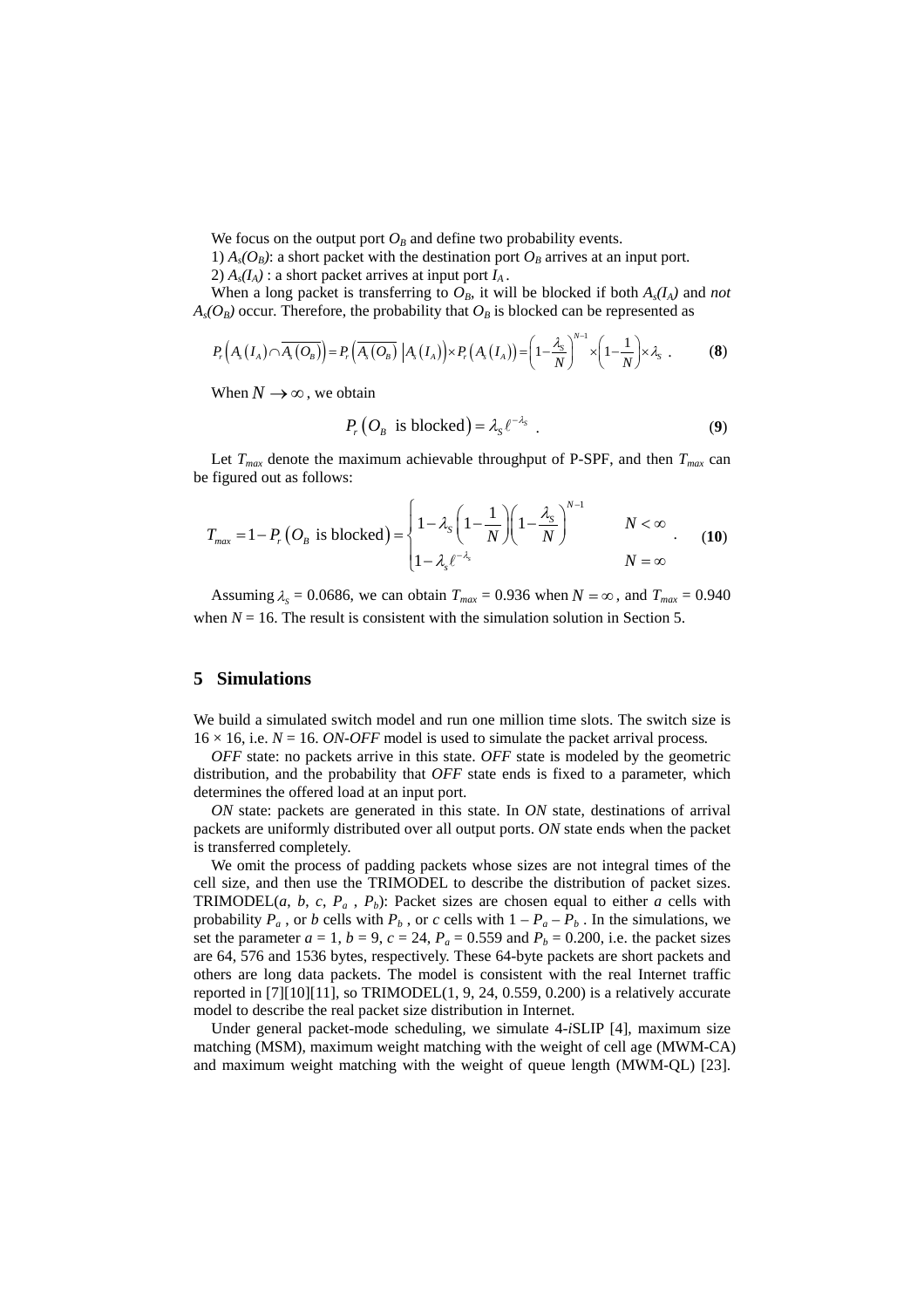The reason for choosing 4-*i*SLIP is its high performance and practicality, and the reason for choosing MSM, MWM-QL and MWM-CA is that they are the most typical algorithms used in the theoretical analysis. We also modify MSM, MWM-QL and MWM-CA to function in preemptive packet-mode scheduling, and call the modified algorithms P-MSM, P-MWM-QL and P-MWM-CA, respectively. These algorithms work similarly to P-SPF, except that they use MSM, MWM-QL and MWM-CA to schedule short packets first and then schedule long packets among the unmatched input/output ports.

# **5.1 Performance on the Maximum Throughput**

Table 1 shows the maximum throughput of these selected algorithms under general packet-mode and preemptive packet-mode scheduling. The results in Table 1 show that all these algorithms under general packet-mode scheduling can achieve approximate 100% throughput, and under preemptive packet-mode scheduling, the maximum throughput is 94%. When an input port is under full utilization, we can get the arrival rate of short packets:

$$
\lambda_{s} = \frac{aP_{a}}{aP_{a} + bP_{b} + cP_{c}} = 0.0686
$$
 (11)

Therefore, the simulated throughput equals what we have obtained from (10).

## **5.2 Delay Performance of Preemptive Packet-Mode Scheduling**

The maximum benefit of P-SPF is for short packets, and Fig. 3 shows the average packet waiting time for short packets. In general packet-mode scheduling, the waiting time for short packets is very large. This is mainly because short packets have to wait behind those long packets that require a large service time. In preemptive packetmode scheduling, it is observed that the average packet waiting time for short packets is approximately zero, no matter under P-SPF, P-MSM, P-MWM-CA or P-MWM-QL. This means that the blocking probability of short packets is low, i.e. short packets will get served immediately after they arrive at an input port. Throughout the simulations we get the maximum length of *IFIFO\_S* is less than 7 cells. By preempting the transferring of long packets, the waiting time for short packets falls drastically, especially when the offered load is high. In other words, the preemption provides a fast switching path for short packets.

**Table 1.** Throughput of simulated scheduling algorithms

| Algorithms | <b>Throughput</b> | <b>Algorithms</b> | Throughput |
|------------|-------------------|-------------------|------------|
| $4-iSLIP$  | 0.996             | <b>P-SPF</b>      | 0.940      |
| MSM        | 0.997             | <b>P-MSM</b>      | 0.940      |
| MWM-OL     | 0.997             | P-MWM-OL          | 0.940      |
| MWM-CA     | 0.998             | <b>P-MWM-CA</b>   | 0.940      |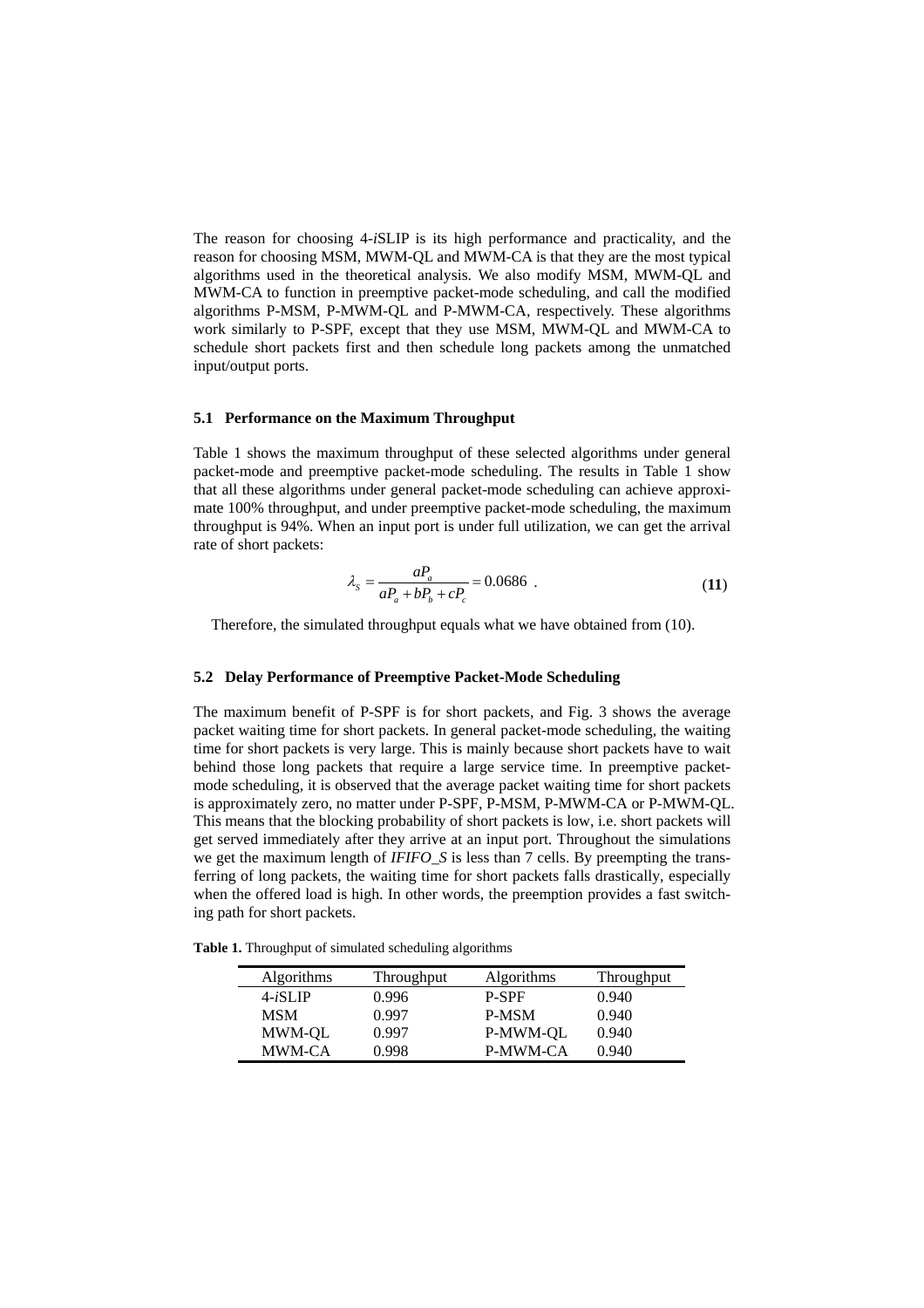



**Fig. 3.** Average packet waiting time for short packets

**Fig. 4.** Average packet waiting time for long packets

In preemptive packet-mode scheduling, the first priority and preemption of short packets may increase the average packet waiting time for long packets. Fig. 4 shows the average packet waiting time for long packets. When the offered load is less than 0.8, the performance degradation of long packets is much small. E.g., when the offered load is 0.8, the average packet waiting time for long packets is about 40 cells larger than that in general packet-mode scheduling. The absolute time is less than that transferring a maximum-size Ethernet packet (24 cells) twice at the line rate. As a conclusion, the increased delay for long packets can be almost ignored when the line rate is high, such as 10 Gb/s or 40 Gb/s. When the offered load is greater than 0.8, the difference of average packet waiting time for long packets between general and preemptive packet-mode scheduling becomes a little larger.

Fig. 5 shows the simulation results on the average packet delay for overall packets with the offered load from 0.2 to 1.0. The four curves of preemptive packet-mode scheduling algorithms overlap almost everywhere. This shows that P-SPF can achieve the performance of maximum weight matching under the simulated Internet traffic. When the offered load is less than 0.85, the performance of preemptive packet-mode scheduling is better than that in general packet-mode scheduling. When the offered load is larger than 0.85, the performance of preemptive packet-mode scheduling begins to degrade with the increase of the offered load. This is the limitation of the overall throughput of 94%, which can be improved further with the approach discussed in next subsection.

## **5.3 To Improve the Delay Performance of P-SPF**

We deploy rather a small speedup to improve the throughput and reduce the delay for overall packets in P-SPF further. In Fig. 5 we get that when the offered load is lower than 0.85, P-SPF will always perform better than general packet-mode scheduling algorithms. Therefore, the speedup of 1.176 (1/0.85) can always guarantee the advantages of P-SPF.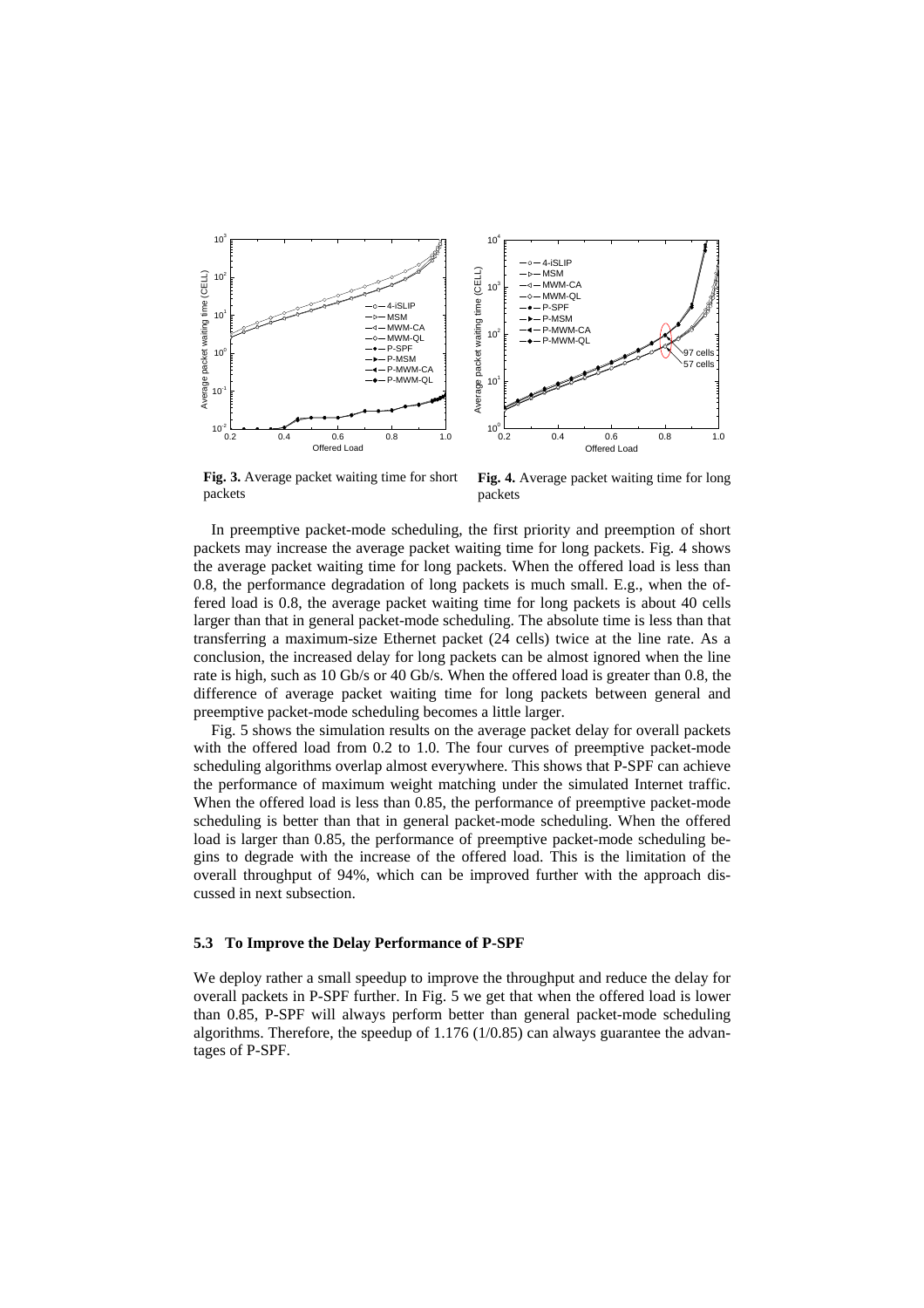

**Fig. 5.** Average packet delay for overall packets

**Fig. 6.** Average packet delay for overall packets with the speedup of 1.176

Fig. 6 shows the average packet delay for overall packets, where all the simulated scheduling algorithms are with the speedup of 1.176. By comparing Fig. 6 with Fig. 5, we can see that the overall packet delay in P-SPF is greatly reduced under heavy offered load. E.g., when the offered load is 1.0, the average packet delay for overall packets is less than 100 cells in P-SPF, and this value is much large in Fig. 5 without the speedup. In real router designs, such a low speedup is easy to implement in hardware. E.g., to deal with 10 Gb/s links, with the mature 3.125 Gb/s high-speed serial link (HSSL) technology, four serial links can achieve the speedup of 1.25.

## **6 Conclusions**

In this paper, we consider the packet-mode scheduling in input queueing switches and propose a scheduling algorithm called P-SPF. Compared to the general packet-mode schedulers, P-SPF can provide lower delay for short packets, resulting in an improved performance of upper layer protocols, such as TCP.

This is achieved by the following mechanisms and features. First, we took a crosslayer approach in the design of switching architectures and scheduling algorithms. Second, we proposed a preemptive packet-mode scheduling architecture. Compared to general packet-mode scheduling architecture, the added cost of P-SPF is one FIFO queue for short packets at each input port and that at each output port; the FIFO size is very small and hence the increased cost is negligible. Third, P-SPF is practical and its complexity is almost the same as *i*SLIP. Fourth, with the low speedup of 1.176, P-SPF always performs better than existing packet-mode scheduling schemes. Last but not the least, P-SPF can significantly reduce the average packet waiting time for short packets, which greatly benefits TCP flows.

Furthermore, most real time voice over IP (VoIP) traffic in UDP flows is of short packets, so lowering the delay for these short packets will also upgrade the QoS of VoIP traffic and provide a better way to support VoIP in backbone networks. This exciting topic will be researched in future works.